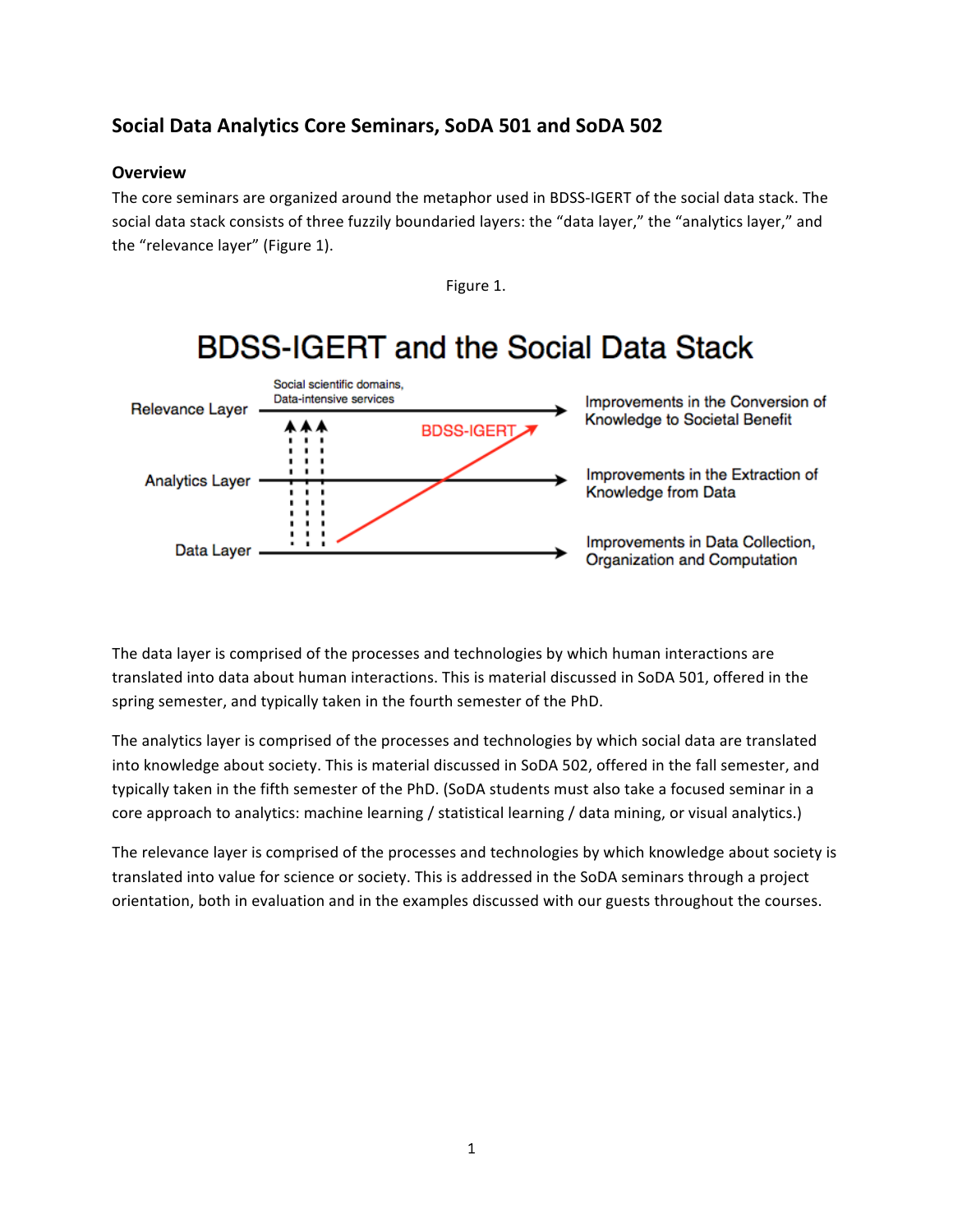## **Recommended Background for Social Data Analytics Coursework**

Students will have a variety of backgrounds. Prior to beginning interdisciplinary coursework to fulfill Social Data Analytics degree requirements, including SoDA 501 and 502, students are expected to have advanced (graduate) training in at least one of the component areas of Social Data Analytics, and a familiarity with basic concepts in the others.

With regard to specialization, students are expected to have advanced (graduate) training in ONE of the following.

- (a) quantitative social science methodology and a discipline of social science (as would be the case for a second-year PhD student in Political Science, Sociology, Criminology, Human Development and Family Studies, or Demography); OR
- (b) statistics (as would be the case for a second-year PhD student in Statistics); OR
- (c) information science or informatics (as would be the case for a second-year PhD student in Information Science & Technology, or a second-year PhD student in Geography specializing in GIScience); OR
- (d) computer science (as would be the case for a second-year PhD student in Computer Science and Engineering).

This requirement is met as a matter of meeting home program requirements for students in the dualtitle PhD, but may require additional coursework on the part of students in other programs wishing to pursue the graduate minor.

With regard to general preparation, students are expected to have ALL of the following technical knowledge:

- (a) basic programming skills (e.g., CMPSC 121 or equivalent); AND
- (b) basic knowledge of relational databases and/or geographic information systems (e.g., IST 210 or GEOG 160, or equivalent); AND
- (c) basic knowledge of probability, applied statistics, or social science research design (e.g., STAT 200, PLSC 309, SOC 207, or equivalent); AND
- (d) basic familiarity with a substantive or theoretical area of social science (e.g., 300-level coursework in political science, sociology, criminology, human development, psychology, economics, communication, anthropology, human geography, social informatics, or similar fields).

It is not unusual for students in to have one or more gaps in this preparation. Students must work with Social Data Analytics advisers to develop a plan for timely remediation of any deficiencies, which generally will not require formal coursework for students whose training and interests are otherwise appropriate for pursuit of the Social Data Analytics degree. Where possible this will be addressed at time of application to the Social Data Analytics program.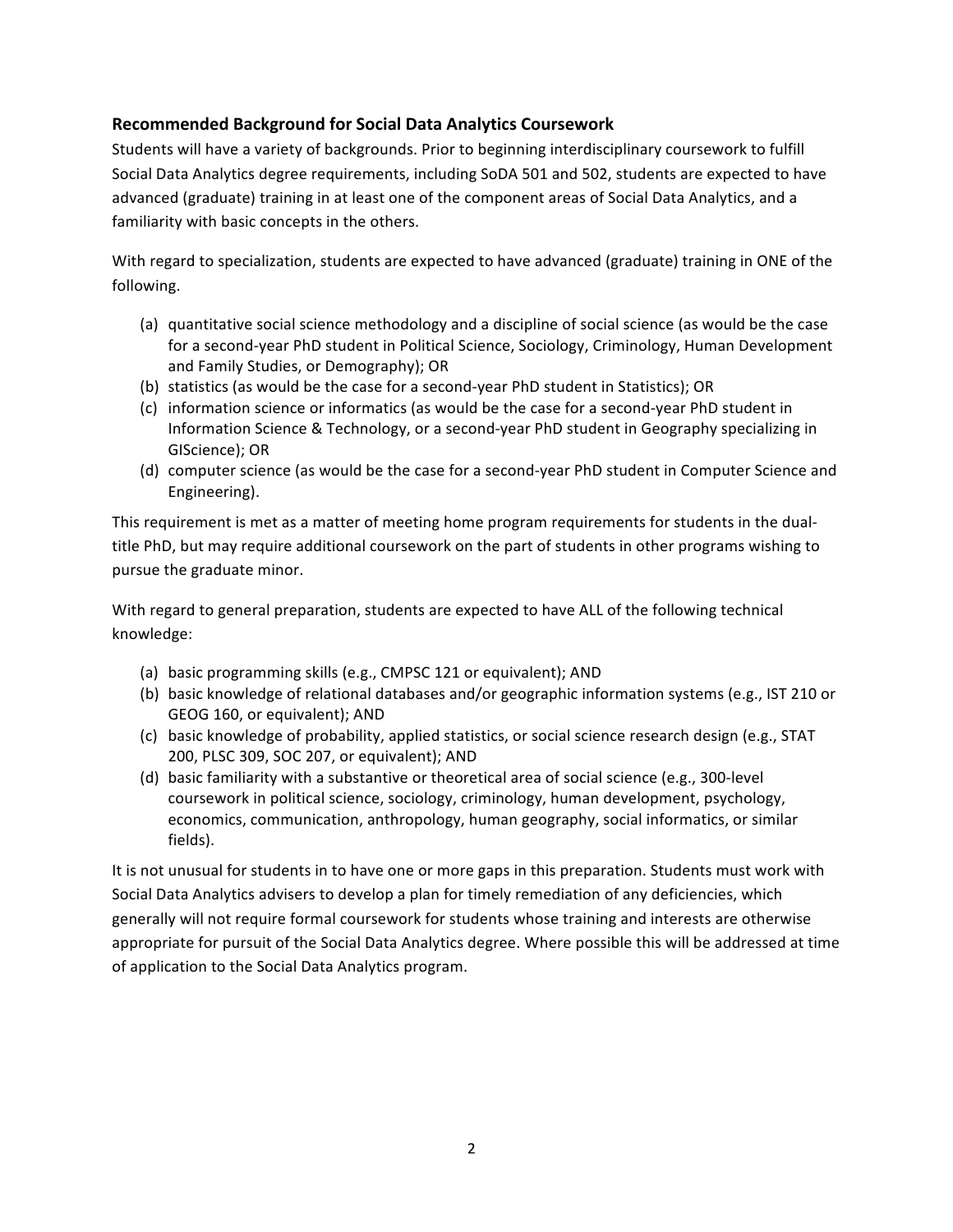#### **SODA 501, Big Social Data: Approaches & Issues**

This seminar addresses the interdisciplinary integration of computational, informational, statistical, visual analytic and social scientific approaches to the creation of data that are both "social" (about, or arising from, human interactions) and "big" (of sufficient scale, variety, or complexity to strain the informational, computational, or cognitive limits of conventional social scientific approaches to data collection or analysis).

Examples include text, image, audio, video, intensive spatial &/or longitudinal data, data with complex network, hierarchical &/or other relational information, data from distributed sensors and mobile devices, digitized archival data, and data exhaust from sources like social media. Issues include sources of social data, data structures and formats for social data, data collection and manipulation technologies, data provenance, data linkage and alignment, ethics and scientific responsibility in human subjects research, experimental and observational data collection design for causal inference, sampling design, measurement of latent social concepts, reliability and validity, search and information retrieval, nonrelational and distributed databases, and standards for data preservation and sharing.

Half of each week (1-1/2 hours per week) is allotted to discussion with a guest member of the Graduate Faculty in Social Data Analytics, drawn from the full range of participating disciplines, about an active research project that touches on one or more areas of concern in the course. Half of each week (1-1/2 hours per week) is allotted to discussion of readings / assignments focused on exposure to, and integration of, alternative disciplinary perspectives on a particular topic within the data layer.

The primary objective of the seminar is substantive interdisciplinary engagement with and integration of the tools, practices, language, and standards used in the collection and management of data in the component disciplines of the Social Data Analytics field.